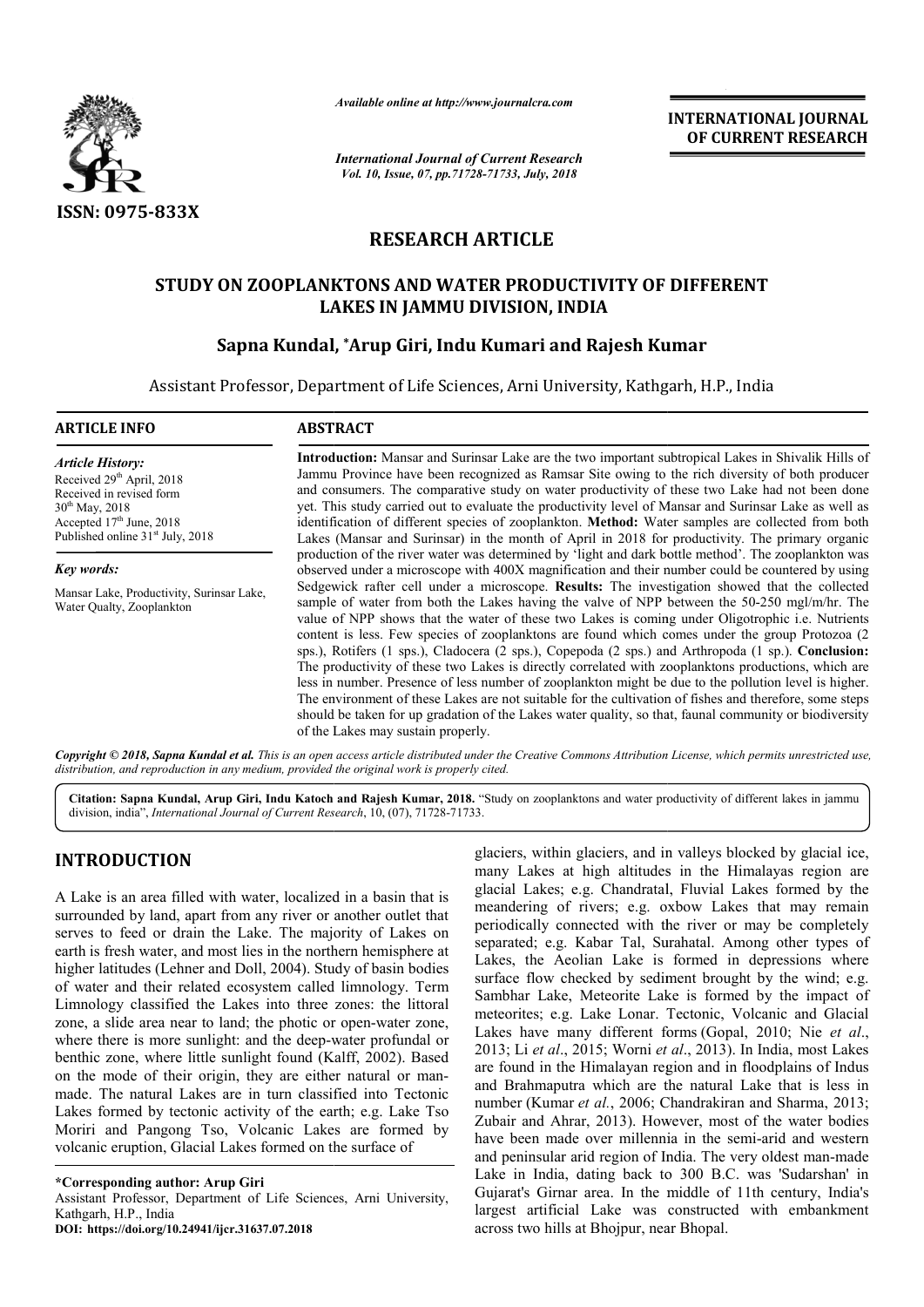There are many different types of man-made Lakes are found in some part of the country. For example, about 400 Lakes in Hyderabad and 645 water bodies within Ahmadabad urban development Area is present (Gopal, 2010; Alves *et al*., 2009; Thompson, 2010; Zhu *et al*., 2015). On the basis of water chemistry, Lakes are classified. They are freshwater, Brackish or saline Lakes. They may be as Oligotrophic (very low nutrients), Mesotrophic (moderate nutrients), Eutrophic (highly nutrients rich) on the basis of nutrient content. In India mostly Lakes are eutrophic or mesotrophic (Gopal, 2010). Also, the Lakes are also classified as on their geographic or climate of the region, they may be valley Lake, high altitude Lake, Forest Lake. Often Lakes are classified on the basis of a physiographic factor in India, they described as Himalayan Lake, Lake of arid and semi-arid regions, Lakes of Ganga Brahmaputra floodplain, Peninsular Lakes and coastal Lakes (Gopal, 2010). In Jammu and Kashmir state many Lakes, rivers, and ponds are present but we can profoundly focused on two Shiwalik Lakes of Jammu division which comes under the Udhampur district in Shivalik hill region. Lake Surinsar, an important subtropical Shiwalik Lake of the Udhampur district in Jammu division also along with other Lake Mansar has been recognized as Ramsar site known for its rich diversity of both autotrophs and heterotrophs (Slathia and Dutta, 2009). The Shiwalik Lakes are believed to have originated as many years ago (Zutshi and Khan, 1977). These both Shivalik Lakes are the lifeline for the civilized people of that area. The bottom sediments of the Lake are of the clayey sandy type with rich humus content. The Surinsar and Mansar Lake are oval to suboval in shape. They both are the non-drainage type. The Mansar and Surinsar Lakes are situated in the sub-tropical Himalayas region. The annual rainfall in the area is around near about 1500 mm (Singh *et al*., 2008). Surinsar and Mansar Lake are known for many aquatic life forms which diversely present in Lakes.

Study on zooplankton and water productivity of these two Lakes (Mansar and Surinsar) had not been done by any Ecologist yet. The water productivity parameter is making us know the overall productivity of these Lakes. Here, productivity is the total rate of production of biomass. By using wrinkler's method we can find out the productivity of water sample which we are taken from these two Lakes. Main objectives are under the comparative study of productivity of water of these two Lakes; identification of zooplankton from the water sample of both Lakes; and to know the ecological importance of both Lakes.

#### **MATERIALS AND METHODS**

**Study Area:** Lake Mansar, revered for being the seat of Sheshnag, is a sub-tropical, beautiful, rural Lake located between 7505′11.5″to 7505′12.5″E longitude and 32040′58.25″to 32040′59.25″N latitude at an elevation of 665 meters in the east of Jammu city. The Lake is a sub-oval in shaped, closed water system with no any surface channels flowing into it. The Lake receives freshwater from the subterranean springs and surface run-off. The Lake is surrounded by 700-800m tall hills forming an evergreen canopy of diverse plant and animal species (Kumar and Singh, 2006). Lake Surinsar (750 02' 30″ E and 320 46' 30″ N), the present area of study, is picturesque sweet water Lake and holds importance due to it's priceless historical, cultural and ecological possessions. Located about 23-25 Km north-east of Jammu city at an elevation of 605m above mean sea level, Lake is oval in shape with a deep notch towards its northwest. The main source of water being rain is also aided by the presence of natural springs within the Lake. The Lake presently is under tremendous biotic pressure and change due to increased human and cattle population in the catchment along with the increase in tourist influx which has resulted in changes in its physical, chemical and biological characteristics. The sample for productivity and study of zooplanktons are collected from these Lakes (Slathia and Dutta, 2013).

**Water sampling analysis**: Water samples are collected from both Lakes (Mansar and Surinsar) in the month of April, May in 2018 for productivity. Collection of samples for measuring the Dissolved Oxygen (DO) was taken in between from 6 A.M. to 10 A.M. from the surface of the pond water, depth 0.5m to 1 m containing no bubbles (Majumder *et al*., 2015). Samples are collected from two different sites i.e. from north and south direction of both the Lakes. The primary organic production of the river water was determined by 'light and dark bottle method' (Garder and Green, 1972). Water sample collects in three different bottles named as initial, light bottle (LB) and dark bottle (DB) having a 1-liter volume of each for productivity. Here, DB must be covered with dark cloth or polythene cover so sunlight not reached to water sample anymore and photosynthesis not occur in that sample.

**Water productivity calculation:** Gross Primary productivity (GPP), the Net Primary Productivity (NPP) and Respiration were calculated in the following manner:

|                 | Gross Primary Productivity = | LB-DB<br>т  | 0.375<br>$X$ 1000 mg/L/h<br>X<br>PQ                     |
|-----------------|------------------------------|-------------|---------------------------------------------------------|
|                 | Net Primary Productivity = - | $LB-IB$     | 0.375<br>$\times$ 1000 mg/L/h<br>$\times$ _______<br>PQ |
| $Respiration =$ | IB-DB<br>$\times$            | 0.375<br>RQ | $\times$ 1000 mg/L/h                                    |

Where:  $LB = Light bottle$ ,  $DB = Dark bottle$ ,  $IB = Initial$ bottle,  $T =$ Time of incubation,  $PQ =$  Photosynthesis Quotient  $= 1.25$ ,  $RQ =$  Respiratory Quotient  $=1$  and the value 0.375 represents a constant to convert Oxygen value to Carbon Value (Thomas *et al.,* 1980).

**Identification of Zooplankton:** The sample for zooplanktons study from both Mansar and Surinsar Lakes are collected in two different bottles. Zooplankton samples were also collected in the months of April and May in the year of 2018. Samples were collected using thin net especially made for zooplankton collection about two feet in length with 64 μM mesh size. The net is slowly lowered down the water up to 5 meters sieving 706 L of water (Jose *et al*., 2015). The water sample is collected on plastic bottles in the lab for the identification of Zooplanktons. The zooplanktons were observed under a microscope with 400X magnification and their number could be countered by using Sedgewick rafter cell under a microscope (Jose *et al*., 2015).

### **RESULTS AND DISCUSSION**

The productivity of fresh water of Mansar and Surinsar Lake of Himalayas hill region has been not done by any ecologist yet.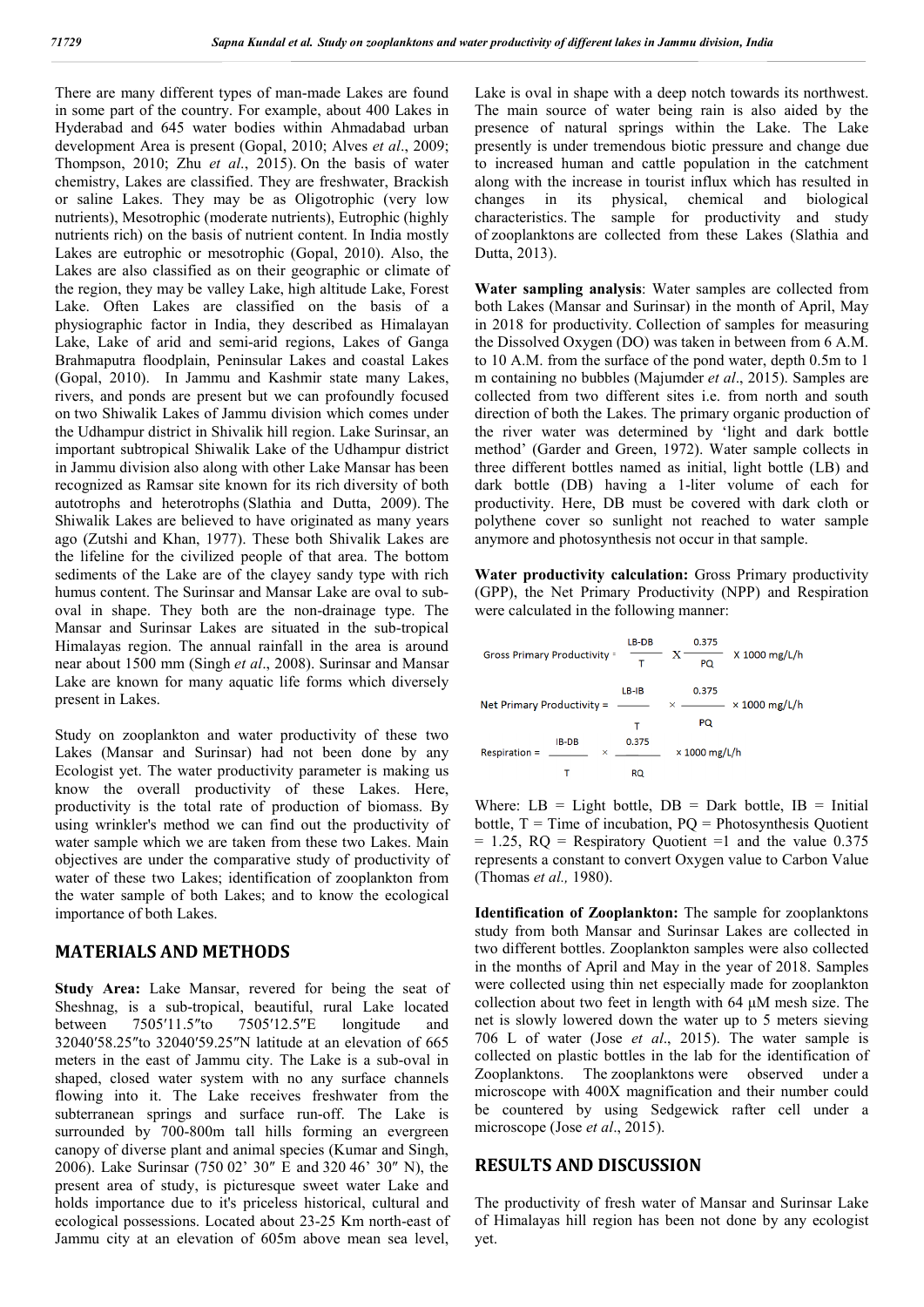

**Figure 1. Sampling Map of Mansar Lake by Google 3D Earth Software**



**Figure 2. Sampling Map of Surinsar Lake by Google 3D Earth Software**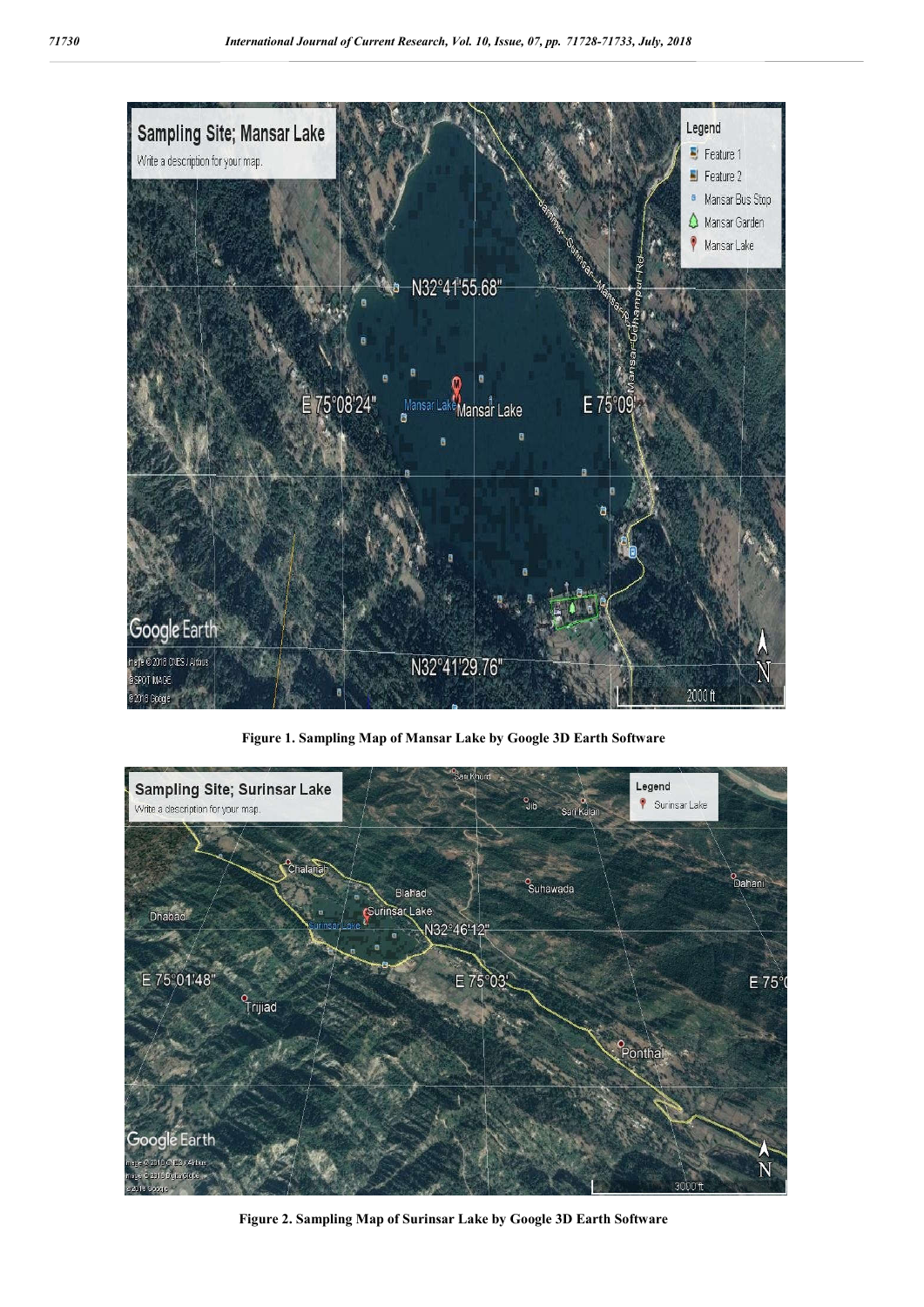

**Figure 3. Sampling Map of Mansar and Surinsar Lake by Google 3D Earth Software**

| Table 1. Water Sample Analysis for measurement of productivity after taking the initial and final readings |  |  |  |
|------------------------------------------------------------------------------------------------------------|--|--|--|
|------------------------------------------------------------------------------------------------------------|--|--|--|

| Sample          | Number of Readings         | Initial readings | Final readings | Volume used (ml) |
|-----------------|----------------------------|------------------|----------------|------------------|
| Surinsar Spot 1 | Initial bottle             |                  |                |                  |
|                 | $\mathbf{1}$               | $\boldsymbol{0}$ | 0.9            | 0.9              |
|                 | $\sqrt{2}$                 | 0.9              | 1.6            | 0.7              |
|                 | $\overline{3}$             | 1.6              | 2.4            | 0.8              |
|                 | Light bottle               |                  |                |                  |
|                 | 1                          | 2.4              | 3.5            | 1.1              |
|                 | $\mathfrak{2}$             | 3.5              | 4.4            | 0.9              |
|                 | $\mathfrak{Z}$             | 4.4              | 5.6            | 1.2              |
|                 | Dark bottle                |                  |                |                  |
|                 | 1                          | 5.6              | 6.4            | 0.8              |
|                 | $\sqrt{2}$                 | 6.4              | $7.0\,$        | 0.6              |
|                 | 3                          | $7.0\,$          | $7.5\,$        | 0.5              |
| Surinsar Spot 2 | Initial bottle             |                  |                |                  |
|                 | 1                          | $\boldsymbol{0}$ | 0.6            | 0.6              |
|                 | $\sqrt{2}$                 | $0.6\,$          | 1.3            | 0.7              |
|                 | $\overline{3}$             | 1.3              | 1.8            | 0.6              |
|                 | Light bottle               |                  |                |                  |
|                 | 1                          | $1.8\,$          | 2.8            | $1.0$            |
|                 | $\sqrt{2}$                 | $2.8\,$          | 3.7            | 0.9              |
|                 | 3                          | 3.7              | 4.5            | 0.8              |
|                 | Dark bottle                |                  |                |                  |
|                 | 1                          | 4.5              | 5.0            | 0.5              |
|                 | $\sqrt{2}$                 | $5.0\,$          | 6.1            | 0.6              |
|                 | $\mathfrak{Z}$             | 6.1              | 6.6            | 0.5              |
| Mansar Spot 1   | Initial bottle             |                  |                |                  |
|                 | $\mathbf{1}$               | 6.6              | 7.5            | 0.9              |
|                 | $\overline{c}$             | $7.5$            | 8.3            | $0.8\,$          |
|                 | $\mathfrak{Z}$             | 8.3              | 9.2            | 0.9              |
|                 | Light bottle               |                  |                |                  |
|                 | 1                          | 9.2              | 10.4           | 1.2              |
|                 | $\sqrt{2}$                 | 10.4             | 11.7           | 1.3              |
|                 | $\mathfrak{Z}$             | 11.7             | 12.7           | $1.0\,$          |
|                 | Dark bottle                |                  |                |                  |
|                 | 1                          | 12.7             | 13.4           | 1.2              |
|                 | $\sqrt{2}$                 | 13.4             | 14.0           | 1.3              |
|                 | 3                          | 14.0             | 14.6           | 1.0              |
| Mansar Spot 2   | Initial bottle             | 14.6             | 15.2           | 0.6              |
|                 | $\mathbf{1}$<br>$\sqrt{2}$ | 15.2             | 16.1           | 0.9              |
|                 | 3                          | 16.1             | 16.9           | 0.8              |
|                 | Light bottle               |                  |                |                  |
|                 | $\mathbf{1}$               | 16.9             | 17.8           | 0.9              |
|                 | $\sqrt{2}$                 | 17.8             | 19.4           | 1.4              |
|                 | 3                          | 19.4             | 20.5           | 1.1              |
|                 | Dark bottle                |                  |                |                  |
|                 | $\mathbf{1}$               | 20.5             | 21.0           | 0.5              |
|                 | $\overline{\mathbf{c}}$    | $21.0\,$         | 21.6           | $0.6\,$          |
|                 | 3                          | 21.6             | 22.1           | $0.5\,$          |
|                 |                            |                  |                |                  |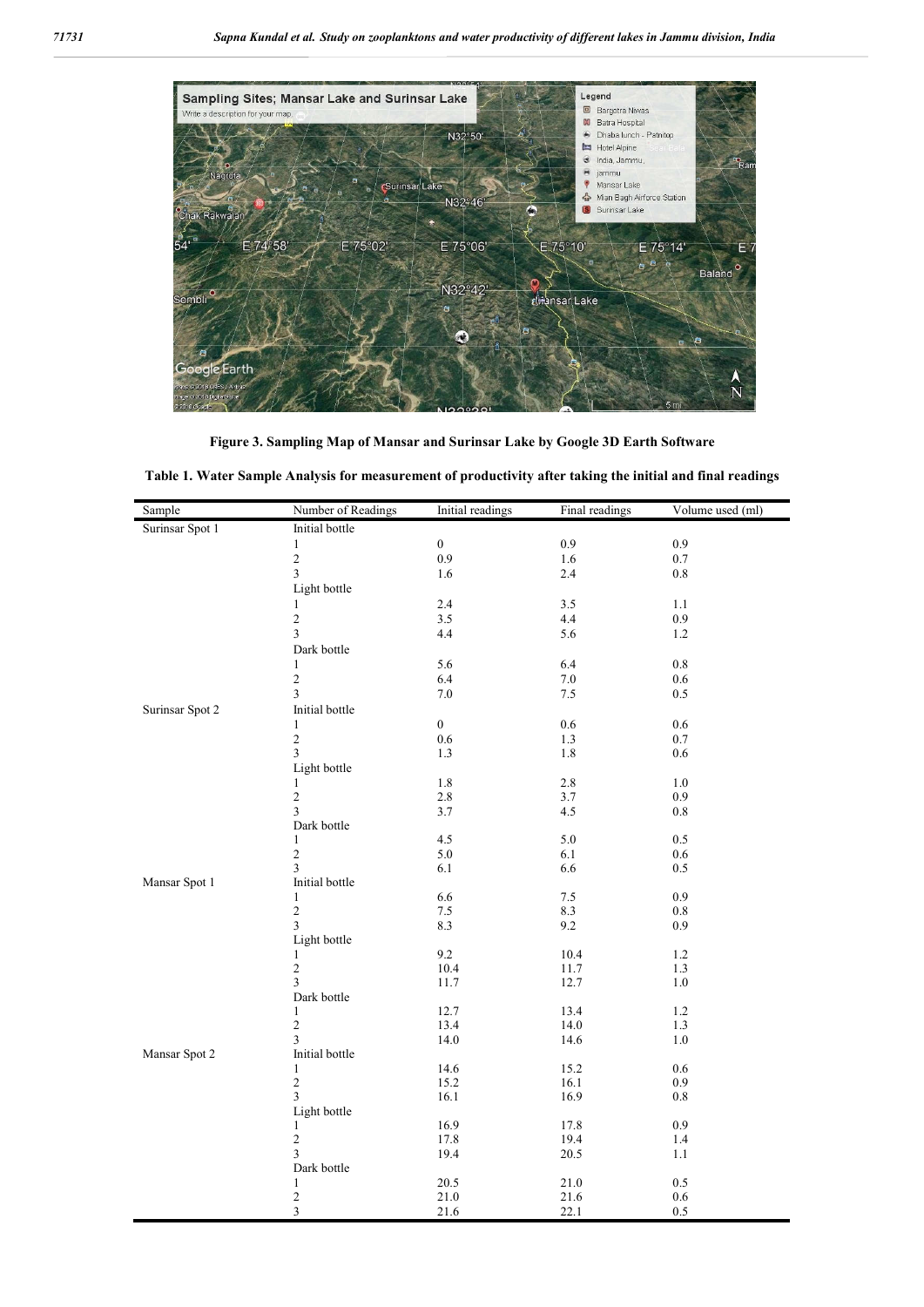| S. No. | Samples         | GPP                             | NPP                            |                                |
|--------|-----------------|---------------------------------|--------------------------------|--------------------------------|
|        | Mansar spot 1   | $156.25$ mgl/m <sup>3</sup> /hr | $75$ mgl/m <sup>3</sup> /hr    | $197.5$ mgl/m <sup>3</sup> /hr |
|        | Mansar spot 2   | $187.5$ mgl/m <sup>3</sup> /hr  | $125$ mgl/m <sup>3</sup> /hr   | $75$ mgl/m <sup>3</sup> /hr    |
|        | Surinsar spot 1 | $143.75$ mgl/m <sup>3</sup> /hr | $81.25$ mgl/m <sup>3</sup> /hr | $75$ mgl/m <sup>3</sup> /hr    |
|        | Surinsar spot 2 | $125$ mgl/m <sup>3</sup> /hr    | $93.75$ mgl/m <sup>3</sup> /hr | $37.5$ mgl/m <sup>3</sup> /hr  |

**Table 3. Level of Zooplanktons in two lakes**

| Zooplankton Species          | Mansar Lake | Surinsar Lake |
|------------------------------|-------------|---------------|
| Protozoans                   |             |               |
| Amoeba sp.                   | Present     | Present       |
| Vorticella sp.<br>Rotifers   | Absent      | Present       |
| Branchinous sp.              | Present     | Present       |
| Cladocera                    |             |               |
| Daphnia sp.                  | Present     | Absent        |
| Bosmina sp.<br>Copepoda      | Present     | Present       |
| Ectocyclops sp.              | Present     | Present       |
| Mesocyclops sp.<br>Arthopoda | Present     | Present       |
| <b>Nauplius</b>              | Present     | Absent        |

The valve for the productivity of water from Surinsar, spot 1 areas GPP=143.75 mgl/m<sup>3</sup>/hr, NPP=  $81.25$  mgl/m<sup>3</sup>/hr, and  $R = 75$  mgl/m<sup>3</sup>/hr. The valve of NPP ranges between 50-250 mgl/m<sup>3</sup>/hr which shows that it comes under Oligotrophic. Similarly, the value of spot 2 are as GPP=125 mgl/m<sup>3</sup>/hr, NPP=93.75 mgl/m<sup>3</sup>/hr, R=37.5 mgl/m<sup>3</sup>/hr, which again comes under Oligotrophic. The value of productivity from Mansar Lake, at spot 1 GPP=156.25 mgl/m<sup>3</sup>/hr, NPP=75 mgl/m<sup>3</sup>/hr,  $R = 97.5$  mgl/m<sup>3</sup>/hr, which comes under Oligotrophic nutrition. At spot 2, the value of  $GPP=187.5$  mgl/m<sup>3</sup>/hr, NPP=125 mgl/m<sup>3</sup>/hr, R=75 mgl/m<sup>3</sup>/hr that comes under Oligotrophic. Some of the studies were supported by the findings of this work. A number of studies have been reported in the area Lake investigations (Zutshi, 1989). Zutshi *et al*. (1980) reported that the Lakes of Jammu and Kashmir are different in their quality of water. Physical, chemical and biological features of Mansar Lake have been studied by Zutshi (1980), and Gupta (2009). Rai *et al*. (2001) performed studies on bathymetry, sedimentation rate and water quality of the Mansar (Singh and Jain, 2013).

Some species of zooplankton are also identified which are mostly protozoan and crustacean. At Mansar Lake few species of zooplanktonic fauna are found on which species of *amoeba* sp.*, Daphnia* sp., and *Vorticella sp.* are identified in their collected samples. This finding is similar to the results of other studies (Kinne, 1997). Sehgal (1980) also observed two species viz*. Difflugia* sp. and *Centropyris* sp. from Lake Surinsar. The overall zooplankton population was very low in these two Lakes and it might be due to the lower productivity level of Lakes (Sosnovsky, 2007). Zooplanktons studies on the Lakes of Himalayas region (Mansar and Surinsar) showed that few species of protozoan, identified in Lake Surinsar, have shown the qualitative dominance of class Sarcodina. Zooplankton also is known as the bio-indicator of water body. Zooplankton (consumer) depends upon phytoplankton that is known as produce. These are found less in number in Mansar Lake as it is affected by pollution. Zooplankton plays a major role in the functioning and the productivity of aquatic

ecosystems through its impact on the nutrient dynamics and its key position in the food webs (Ismail and Adnan, 2016; Trishala *et al*., 2016; Yang *et al*., 2017; Gianuca *et al*., 2016; D'Alelio *et al*., 2016).

#### **Conclusion**

Water sample which is collected from these two Lakes for finding productivity of water shows that water of these both Lakes comes under the Oligotrophic i.e. value of NPP lies between 50-250 mg/m<sup>3</sup>/hr, which shows that nutrition level of these Lakes is very less. Mostly Oligotrophic Lakes are clear, deep and have large algae blooms. Though beautiful, they are low in nutrients and do not supports fish populations in large quantity but fishes in Mansar Lake, where mostly carps which are found in large number. Though, oligotrophic Lakes are capable to develop a food chain process for sustaining a very desirable fishery of large game fish. So, this shows that water from these two Lakes is less usable for drinking purpose by near civilized people.

Mansar Lake and Surinsar Lake in NW Himalayas are also the sources of fresh water to support the civilization and biodiversity of that area. Thus, the contamination in the water or imbalance in the chemistry of the Lake and pond has been always proved as the main source of epidemics in the area. Besides drinking facility, the Lake provides a heavy flush of water for the agriculture practice and livestock of the area. This study indicates that the productivity level of both Lakes is very critical level. The environment of these Lakes are not suitable for the cultivation of fishes and therefore, some steps should be taken for up gradation of the Lakes water quality, so that, faunal community or biodiversity of the Lakes and ponds may sustain properly.

**Conflict of Interest:** The author(s) declared no potential conflicts of interest with respect to the research, authorship, and/or publication of this article.